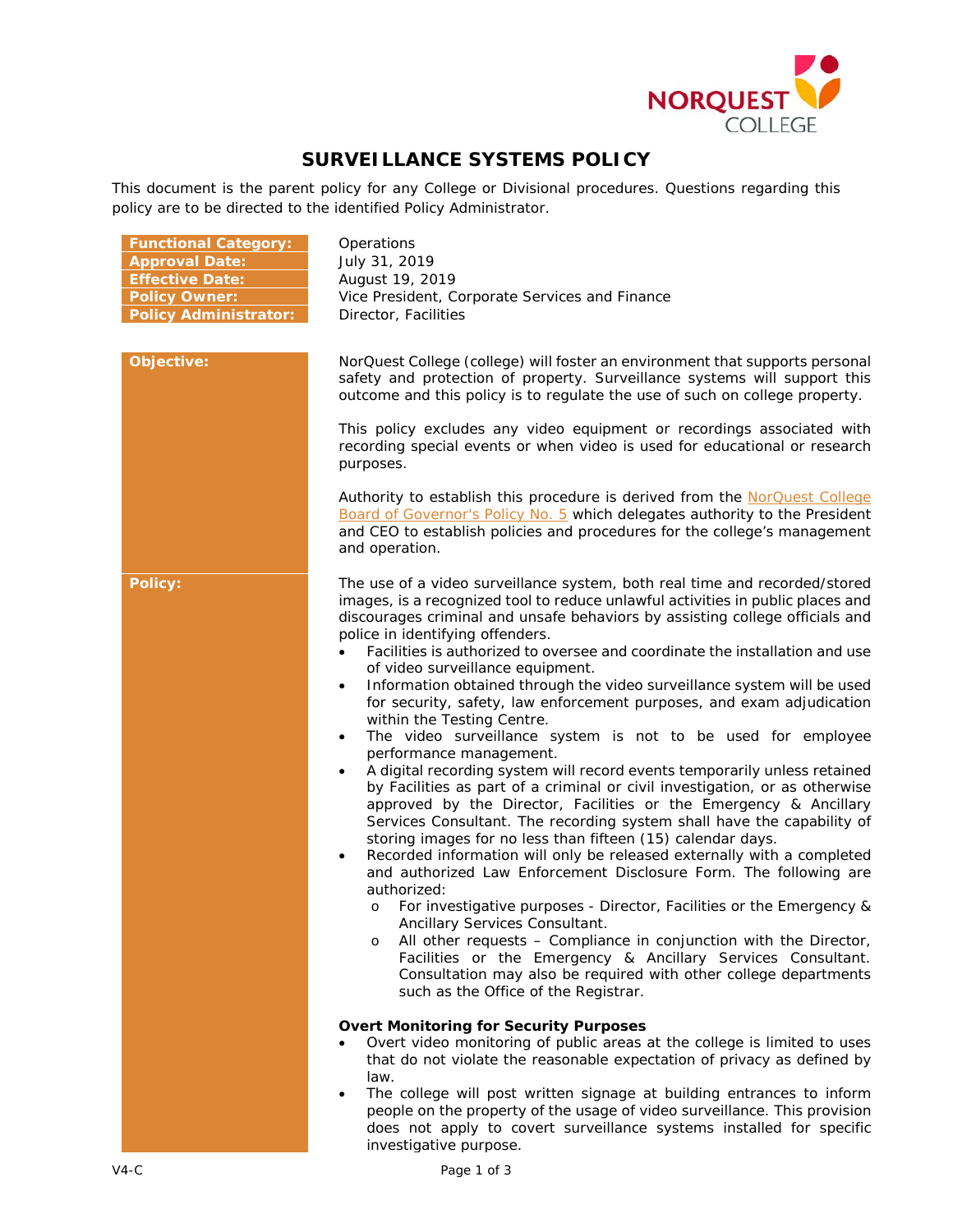

## **Covert Monitoring for Investigation Purposes**

- Covert surveillance systems may be required to support college investigations.
- Pre-authorization for using covert surveillance is required from the President and CEO or from the Board Chair should the President and CEO be under investigation. The rationale for the use of covert surveillance must be in writing and demonstrate that it meets the following tests and conditions:

## Covert Surveillance Tests:

- There must be reasonable cause to use covert surveillance.
- There are no other reasonable investigative alternatives.
- The level of intrusiveness will be considered related to its appropriateness based on the severity of the case and any harm that could be done.

# Covert Surveillance Conditions:

- *[Freedom of Information and Protection of Privacy](http://www.qp.alberta.ca/documents/Acts/F25.pdf)* (FOIP) *Act* considerations have been assessed.
- Consultation with the appropriate Chief or Vice President has been documented and the decision has been approved in writing by the President and CEO or Board Chair, if applicable.
- Mounting locations of devices and areas to be viewed are specifically identified and documented.
- Dates and times that equipment will be installed and removed are specified and documented.
- Dates and times when activity will be monitored and/or recorded are specified and documented.
- Dates and times that recorded activity will be viewed are specified and documented.
- Persons authorized to monitor activity and/or view recordings are identified and documented.
- Names of all persons privy to the use of the covert surveillance are documented.

# **Surveillance System Operation**

- Video surveillance systems must be operated in a professional, ethical and legal manner in accordance with the Surveillance Code of Conduct specified within this policy.
- Personnel involved in the use of video surveillance systems must be designated to do so by the Director, Facilities or the Emergency & Ancillary Services Consultant. Personnel involved in monitoring the system will be appropriately trained and supervised.
- Video monitoring stations will be in a secure location accessible only by authorized personnel.
- The Director, Facilities, Emergency & Ancillary Services Consultant, and Security Services will have access to all real time and stored/recorded images resulting from video surveillance installations.

### **Surveillance Code of Conduct**

- Video surveillance operators are only authorized to use video surveillance equipment for security, safety and exam adjudication purposes as outlined within this policy.
- Video surveillance operators are to monitor based on suspicious/criminal behavior or safety concern and will not monitor individuals based on characteristics of race, gender, ethnicity, sexual orientation, disability, or other classifications.
- Video surveillance operators using video surveillance equipment will not release personal information with respect to monitored activity observed